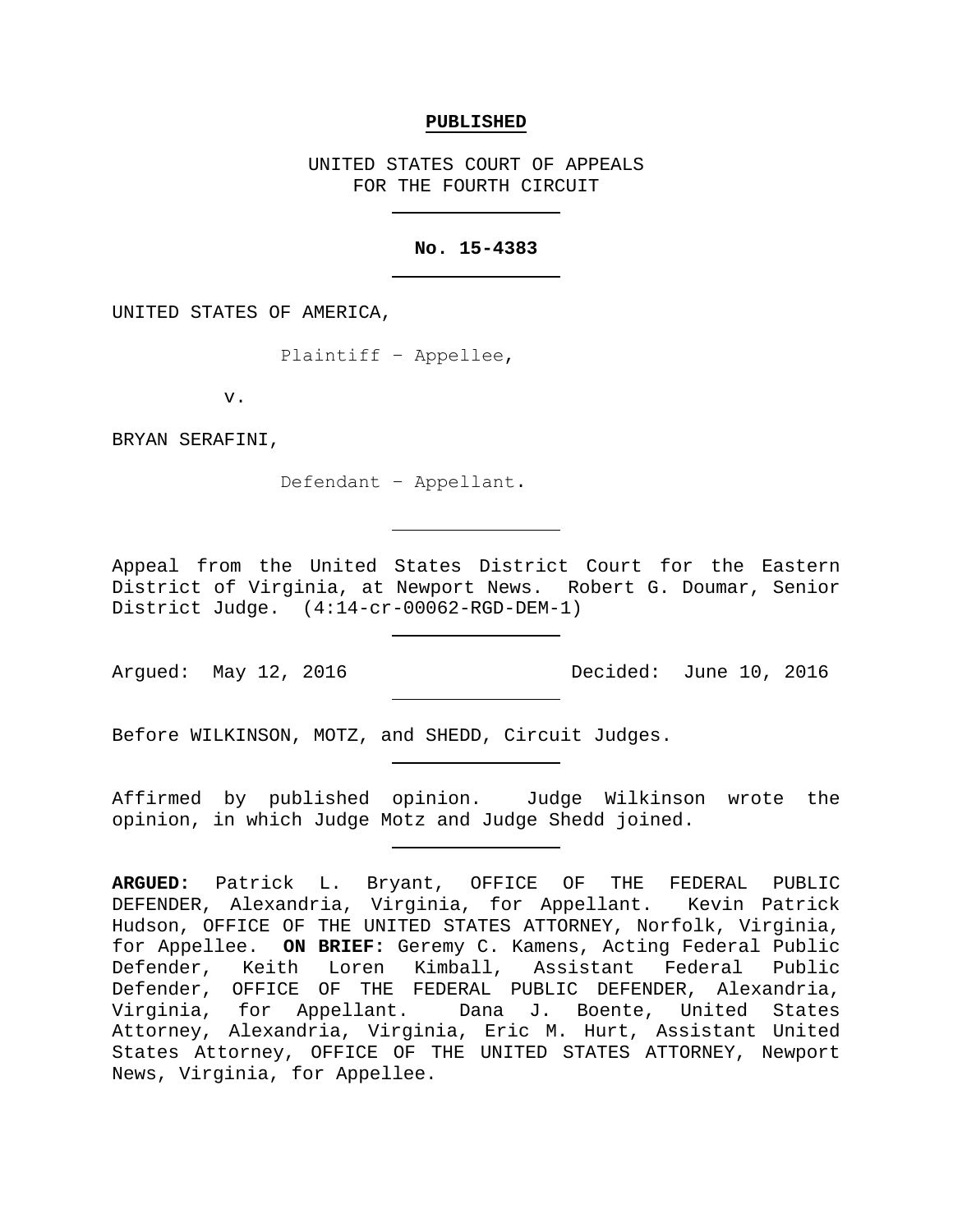WILKINSON, Circuit Judge:

Appellant Brian Serafini pleaded guilty to one count of communicating a false distress message to the United States Coast Guard, in violation of 14 U.S.C. § 88(c). He was sentenced to fourteen months imprisonment and required to pay restitution for the costs incurred by the Coast Guard in responding to the specious communication. His sole argument on appeal is that the district court lacked the statutory authority to issue a restitution order. For the reasons that follow, we reject Serafini's claim and affirm the judgment of the district court.

I.

### A.

The facts giving rise to this case are not in dispute. On May 11, 2014, Newport News Police Department and Virginia Marine Resources Commission officers responded to a report that an unauthorized boat had drifted into a restricted marine area at the Newport News Shipbuilding Company ("the shipyard"). J.A. 39. When they arrived at the shipyard, the officers discovered Brian Serafini intoxicated in a twenty-four foot Shamrock motor vessel. Id.

The officers questioned Serafini about how the vessel came to be in the restricted area of the shipyard. He explained that he had provided assistance to a man who was casting off the Shamrock from a pier located along the Pagan River. Serafini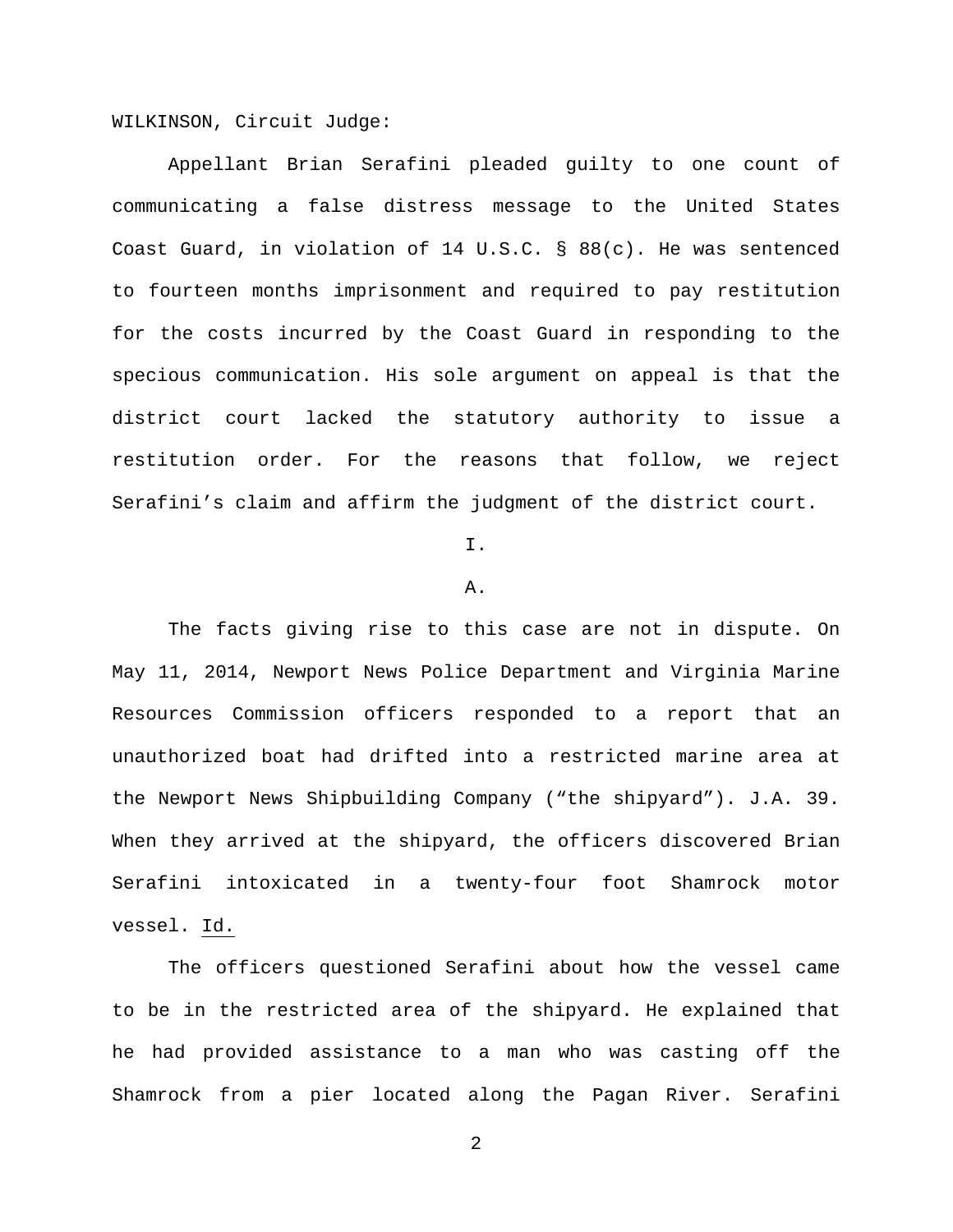told the officers that once the boat left the pier he could not safely return to shore and thus remained onboard. As they exited the mouth of the river, the two men purportedly started fighting and eventually Serafini threw the other man overboard. Upon hearing Serafini's "very detailed" version of events, the Coast Guard and other local agencies immediately set out to find the person Serafini allegedly tossed into the water. Id. at 39-40.

During the search, law enforcement determined that the Shamrock motor vessel had in fact been stolen. They also spoke with a witness who saw Serafini alone on the pier prior to the reported theft. Id. at 40. Police thereafter arrested Serafini for public intoxication and took him to the Newport News jail for booking. While he was in custody, Serafini disclosed that he had taken some medication that may have caused him to imagine that another man was on the boat. The search was eventually called off -- the Coast Guard could not find any evidence indicating that someone had been thrown off the Shamrock. In total, the rescue efforts cost the Coast Guard \$117,913. Id. at 41.

## B.

A grand jury in the Eastern District of Virginia returned a one-count indictment against Serafini charging him with knowingly and willfully communicating a false distress message, in violation of 14 U.S.C. § 88(c). J.A. 6. With the advice of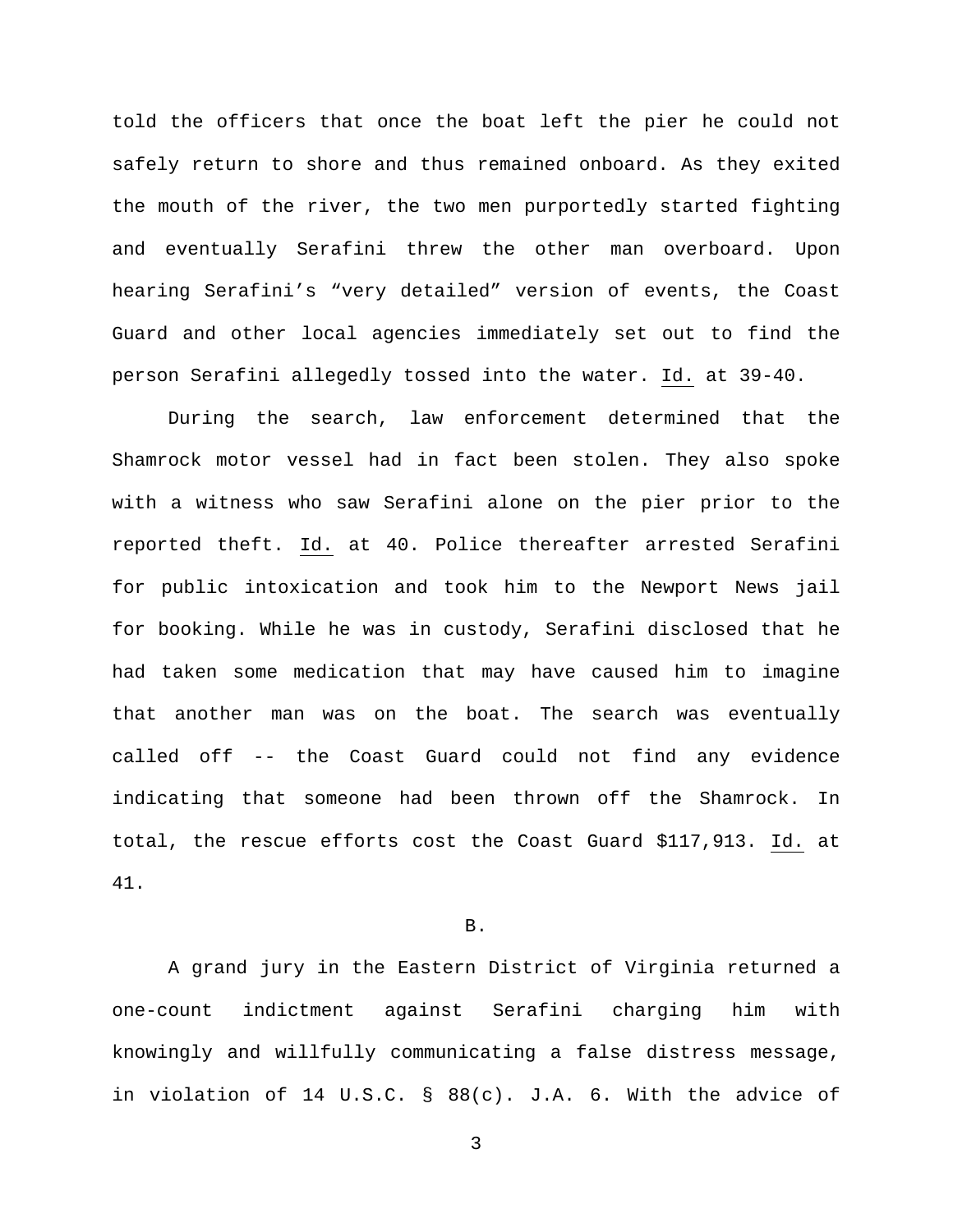counsel, Serafini pleaded guilty on December 30, 2014. Id. at 38. Although Serafini and the government did not enter a formal plea agreement, the parties agreed on a stipulated "Statement of Facts," wherein Serafini admitted that his "statements were a false distress call which caused the United States Coast Guard to attempt to save lives when no help was actually needed." Id. at 40. Following a sentencing hearing on June 15, 2015, the district court sentenced Serafini to fourteen months imprisonment, to be followed by three years of supervised release. Id. at 120-23. The court also ordered Serafini to pay the Coast Guard \$117,913 in restitution for the costs it incurred responding to the false distress call. Id. at 124. The district court reasoned that the award was statutorily authorized. Serafini now appeals the district court's ruling with respect to the order of restitution.

## II.

In this appeal, Serafini contends that the cost provision of Section 88(c) permits the Coast Guard to seek only civil redress against those who communicate false distress messages. We disagree. In our view, Section  $88(c)(3)$  was designed to hold individuals "liable" in either criminal or civil proceedings for "all costs the Coast Guard incurs as a result of the individual's action." We shall first set forth Section 88(c)'s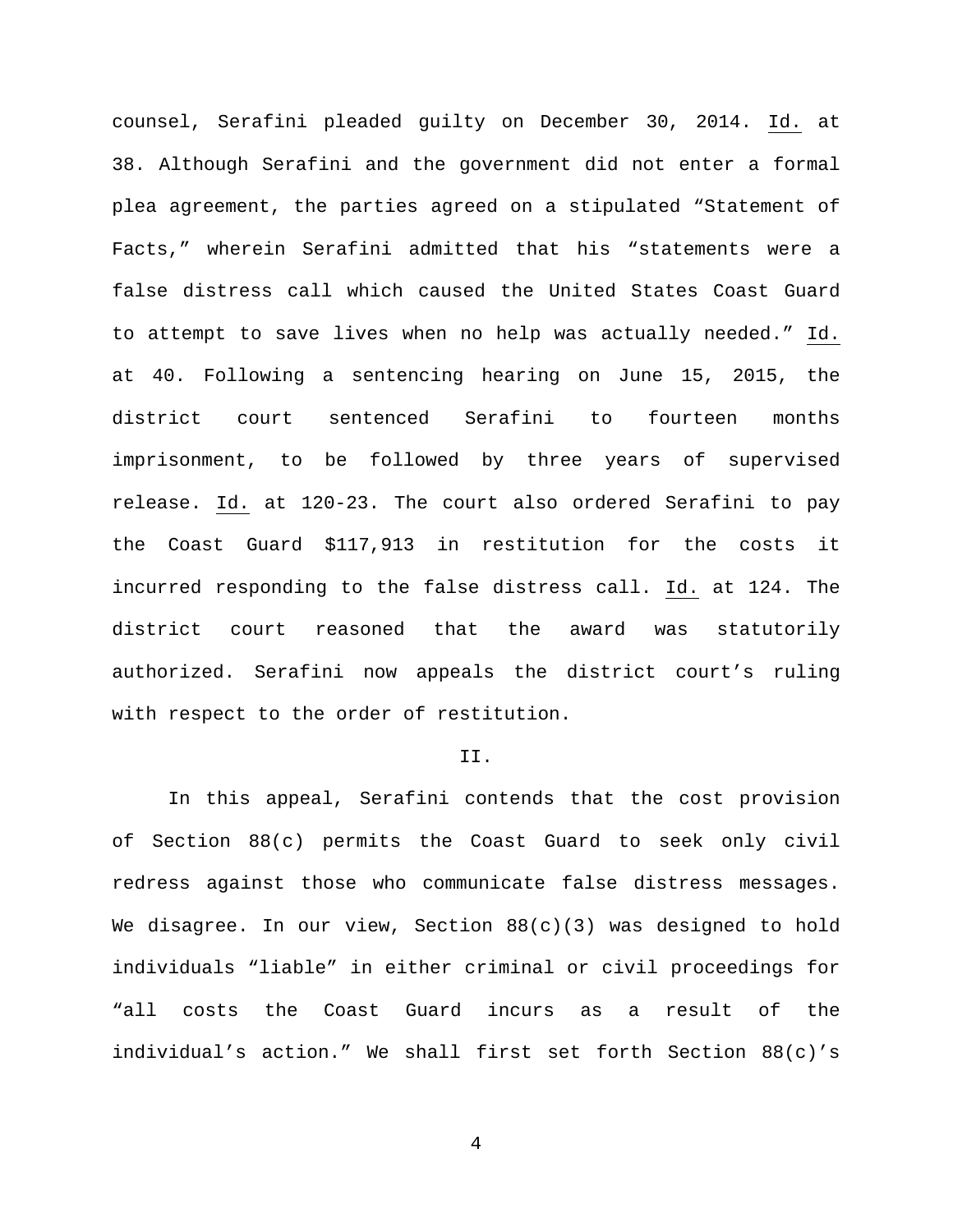remedial scheme and then proceed to address Serafini's particular arguments.

A.

At its core, 14 U.S.C. § 88(c) serves two purposes. First, Congress sought to protect the Coast Guard's limited budget by imposing punishment on those who intentionally send false distress calls. Section 88(c) reflects the view that essential resources should not be squandered at the whim of pranksters or, even worse, by those who would deliberately divert the Coast Guard's attention from their own nefarious activities. Second, and equally important, Section 88(c) reflects Congress's desire to avoid needlessly risking the lives of Coast Guard personnel, whose search and rescue operations can be highly dangerous and are too often accompanied by tragic consequences.

To that end, Section 88(c) provides:

An individual who knowingly and willfully communicates a false distress message to the Coast Guard or causes the Coast Guard to attempt to save lives and property when no help is needed is -

(1) guilty of a class D felony; (2) subject to a civil penalty of not more than \$10,000; and (3) liable for all costs the Coast Guard incurs as a result of the individual's action.

14 U.S.C. § 88(c). Here, the parties dispute whether subsection (3) permits an order of restitution as part of a criminal sentence.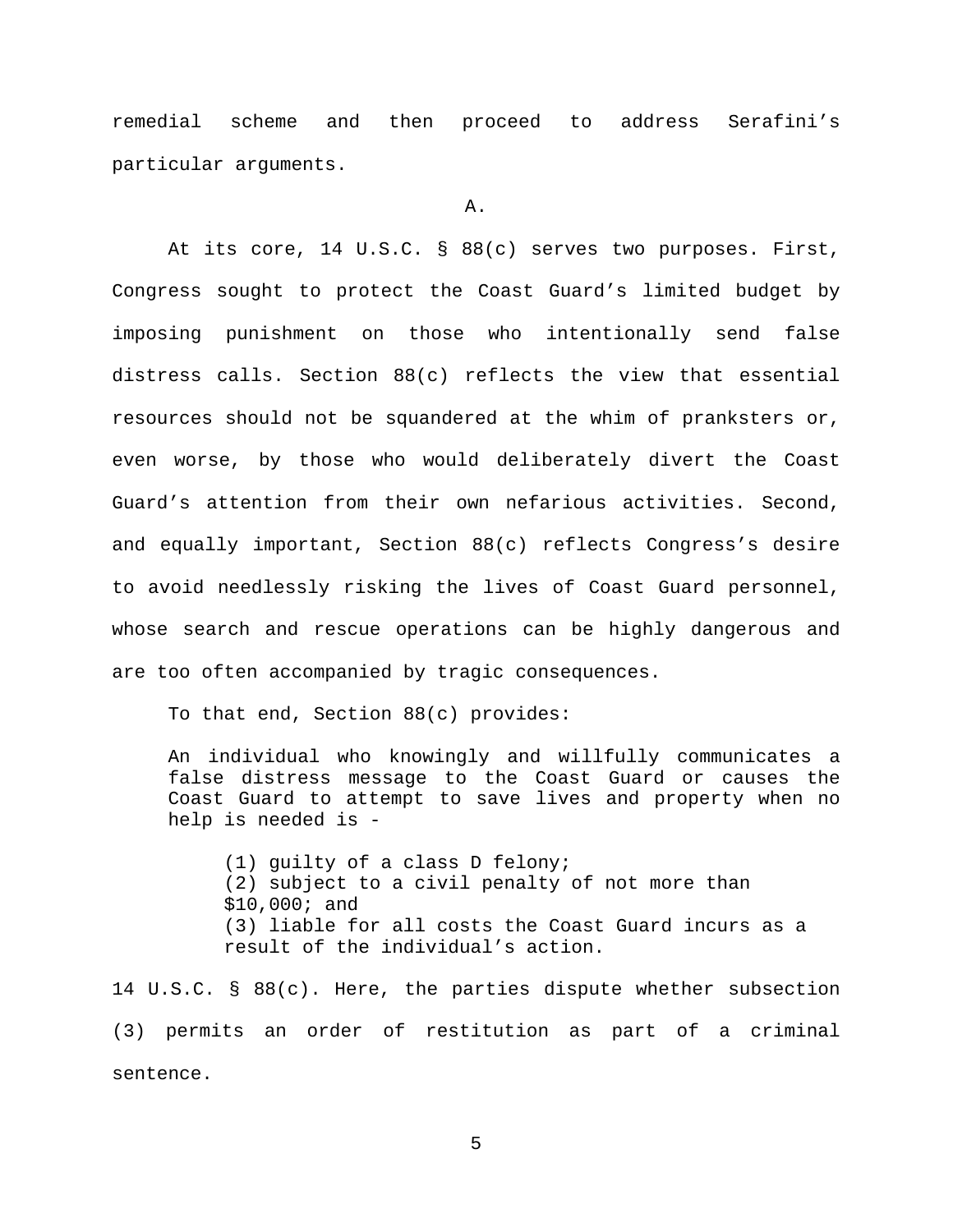"A restitution order that exceeds the authority of the statutory source is no less illegal than a sentence of imprisonment that exceeds the statutory maximum." United States v. Davis, 714 F.3d 809, 812 (4th Cir. 2013). We thus must examine closely the alleged authorizing provision. "We begin, as always, with the text of the statute." Permanent Mission of India to the U.N. v. City of N.Y., 551 U.S. 193, 197 (2007). The statute before us does not define the phrase "liable for all costs the Coast Guard incurs." Accordingly, we apply the "fundamental canon of statutory construction" that "words will be interpreted as taking their ordinary, contemporary, common meaning." Perrin v. United States, 444 U.S. 37, 42 (1979). "To determine a statute's plain meaning, we not only look to the language itself, but also the specific context in which that language is used, and the broader context of the statute as a whole." Country Vintner of N.C., LLC v. E. & J. Gallo Winery, Inc., 718 F.3d 249, 258 (4th Cir. 2013).

Serafini asserts that, when read "in context, the phrasing 'liable for costs' connote[s] civil liability, rather than a criminal sanction." Appellant's Br. at 21. According to Serafini, "[t]he text and structure of the statute . . . make this [reading] clear." Id. at 13.

B.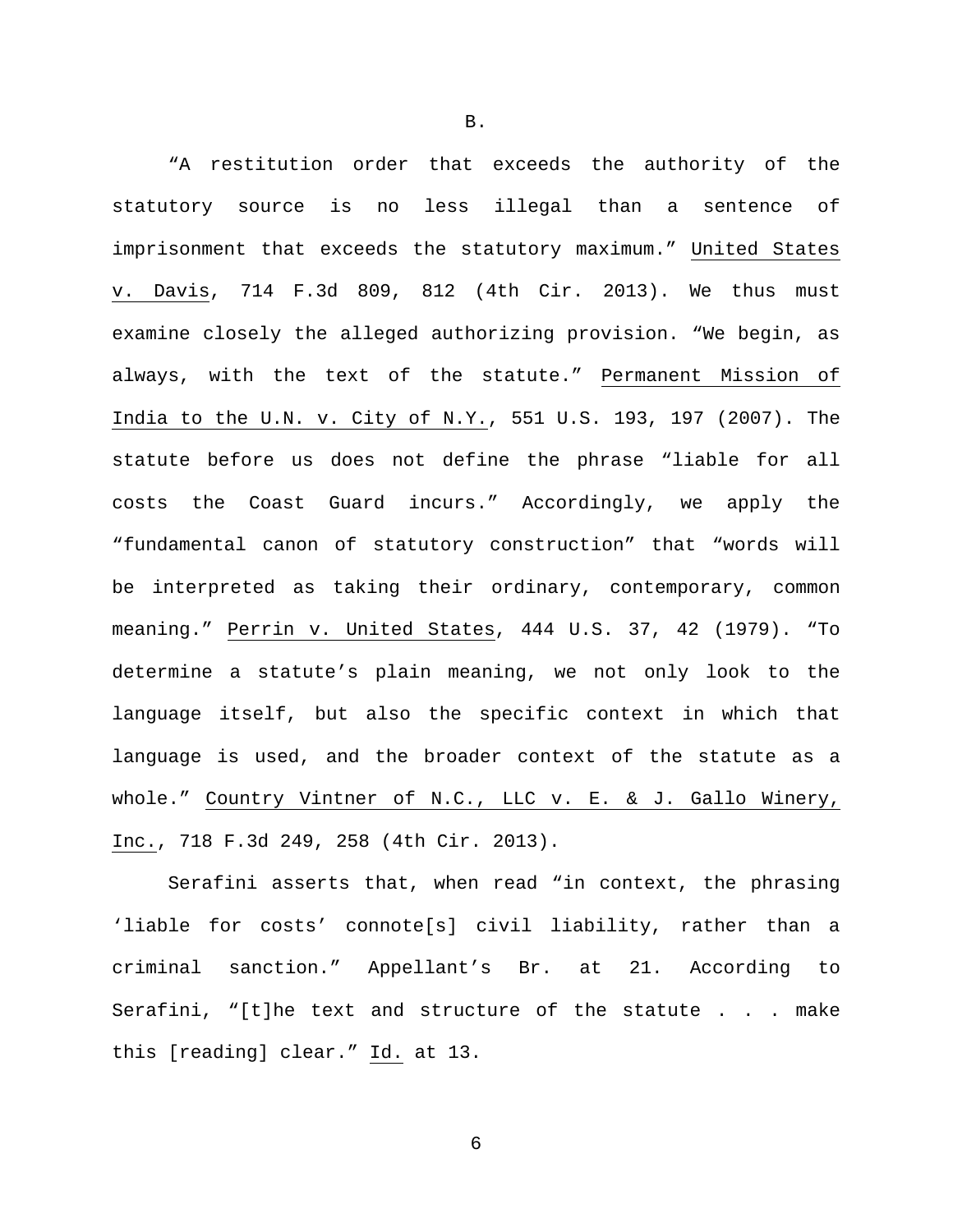We fail to see why the phrase "liable for all costs the Coast Guard incurs" would authorize only civil remedies. First of all, Congress did not limit "liability" to a particular form of proceeding. Moreover, the argument for a narrow reading of Section  $88(c)(3)$  is undermined by the language in the preceding subsection (c)(2). Section 88(c)(3) speaks broadly of liability "for all costs the Coast Guard incurs," while (c)(2) subjects violators solely to a "civil penalty." As the Supreme Court has reiterated: "Where Congress includes particular language in one section of a statute but omits it in another section of the same Act, it is generally presumed that Congress acts intentionally and purposely in the disparate inclusion or exclusion." See Russello v. United States*,* 464 U.S. 16, 23 (1983). Simply put, if Congress wanted to limit subsection 88(c)(3) to civil proceedings, it presumably would have done so explicitly, as it did in subsection (c)(2).

Serafini responds by urging us to draw a negative inference from the fact that Congress "could have specified, as it did with the 'civil penalty' in § 88(c)(2), that it intended the defendant to be 'criminally liable' under § 88(c)(3)." Appellant's Br. at 23. But that argument ignores a critical feature of the statute itself. Most importantly, 14 U.S.C. § 88(c) is a criminal provision; it makes "knowingly and willfully" communicating false distress messages a class D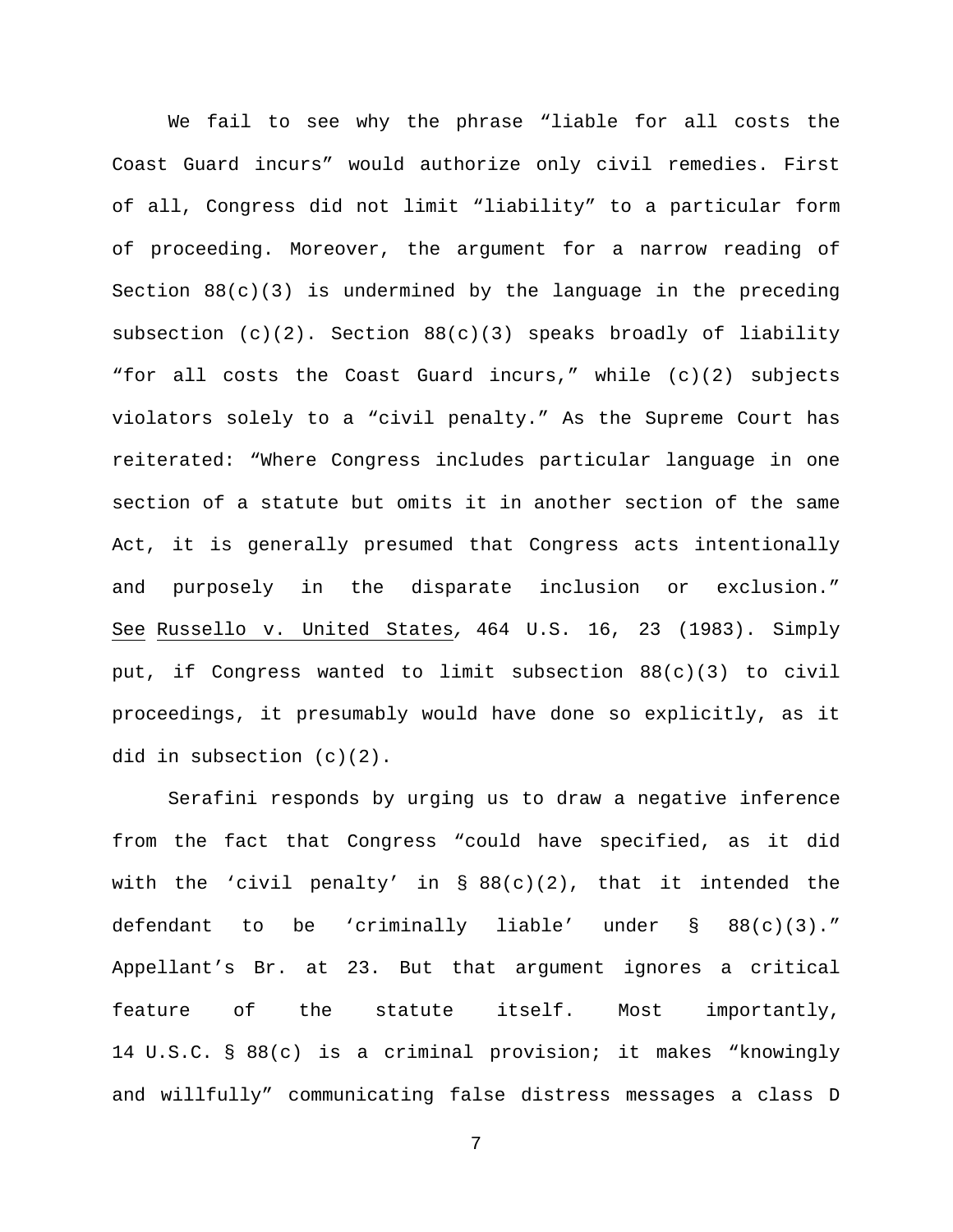felony. Thus, unlike the civil carve out specified in subsection (c)(2), Congress had no need to state in what is generally a criminal statute that subsection (c)(3) authorizes criminal liability.

Serafini also makes much of the fact that Section  $88(c)(3)$ does not use the word "restitution." He maintains that "Congress easily could have used language that clearly called for criminal restitution orders, including, most obviously, the word 'restitution.' Or, it could have referred expressly to the [relevant] restitution statute." Id. at 23. Absent an explicit legislative authorization, the argument goes, the federal courts are without authority to award restitution in criminal cases.

We also find this argument unpersuasive. Congress had no need to use the particular word "restitution" when the statutory text made its restitutionary intent so clear. In Section 88(c)(3), Congress subjected individuals to liability "for all costs the Coast Guard incurs as a result of the individual's action." 14 U.S.C. § 88(c)(3) (emphasis added). The import of this language is not difficult to discern. "[T]he use of the word 'all' [as a modifier] suggests an expansive meaning because 'all' is a term of great breadth." Nat'l Coal. For Students with Disabilities Educ. & Legal Def. Fund v. Allen, 152 F.3d 283, 290 (4th Cir. 1998). Congress's decision to use the words "liable for all costs" and omit "restitution" was thus anything but a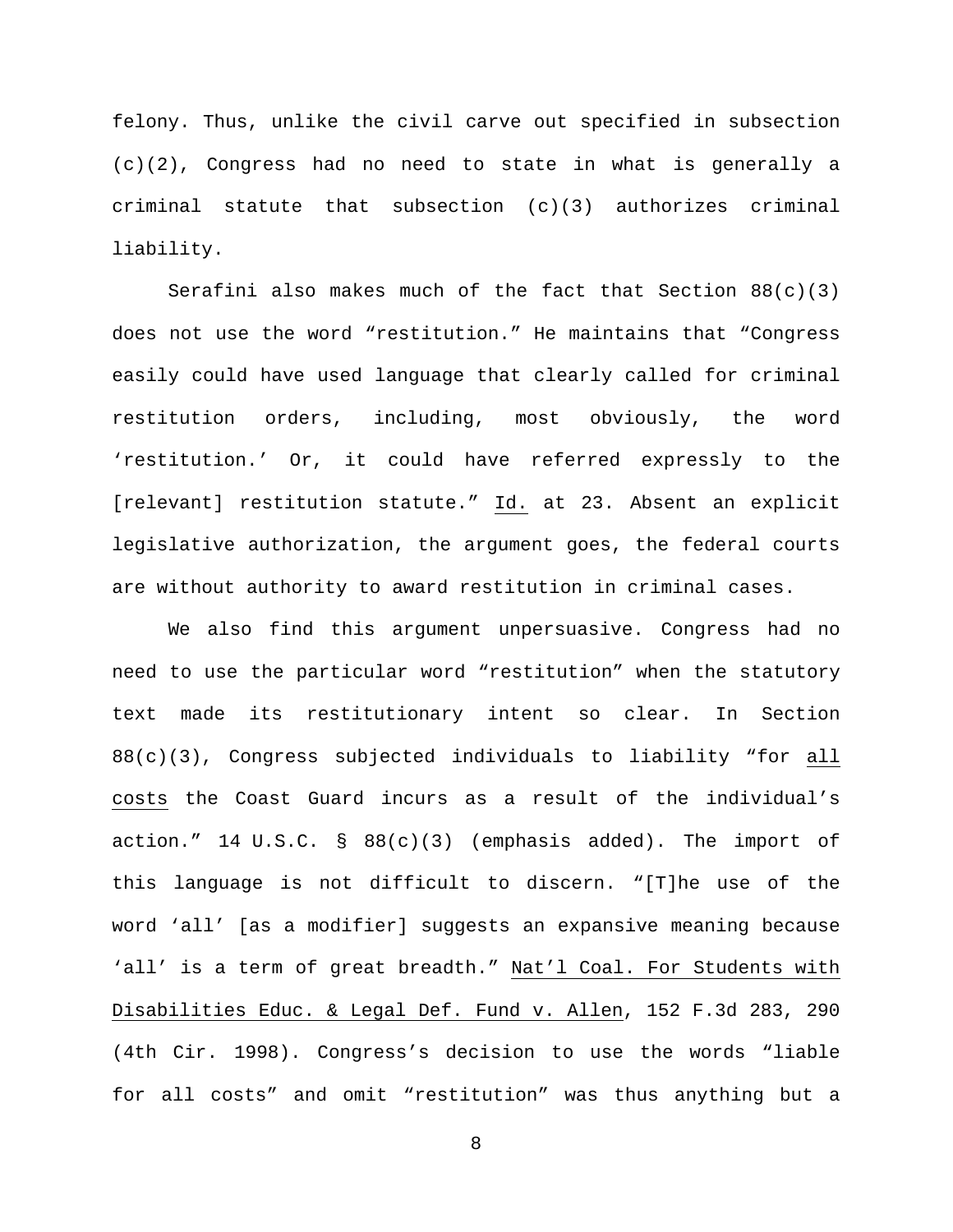bar to a restitutionary order in a criminal case. Rather, by employing the broad language of Section 88(c)(3), Congress intended to include "all" the different items and varieties of expense the Coast Guard might incur "as a result of the individual's action," not to limit the forum in which it might recover them. We note that our reading of the statute is consistent with decisional law from our sister circuits. See United States v. Kumar, 750 F.3d 563, 566-68 (6th Cir. 2014) (affirming the district court's restitution order of \$277,257.70 to the Coast Guard); United States v. James, 986 F.2d 441, 444 (11th Cir. 1993) (reversing the lower court's decision because it failed to award the Coast Guard "the costs of the operation from beginning to completion").

Serafini further attempts to bolster his interpretation of Section 88(c) by relying on other provisions in the criminal code. "The fact that [Congress] has [explicitly referred to restitution] in other statutes," Serafini contends, "strongly suggests that it did not intend to do so in  $\S$  88(c)(3)." Appellant's Reply Br. at 5-6 (citing 42 U.S.C. § 1383a(b); 38 U.S.C. § 6108(b); 21 U.S.C. § 853(q)).

This kind of exercise, however, leads us far afield. Our task in interpreting the meaning of Section 88(c) "begins where all such inquiries must begin: with the language of the statute itself." United States v. Ron Pair Enterprises, Inc., 489 U.S.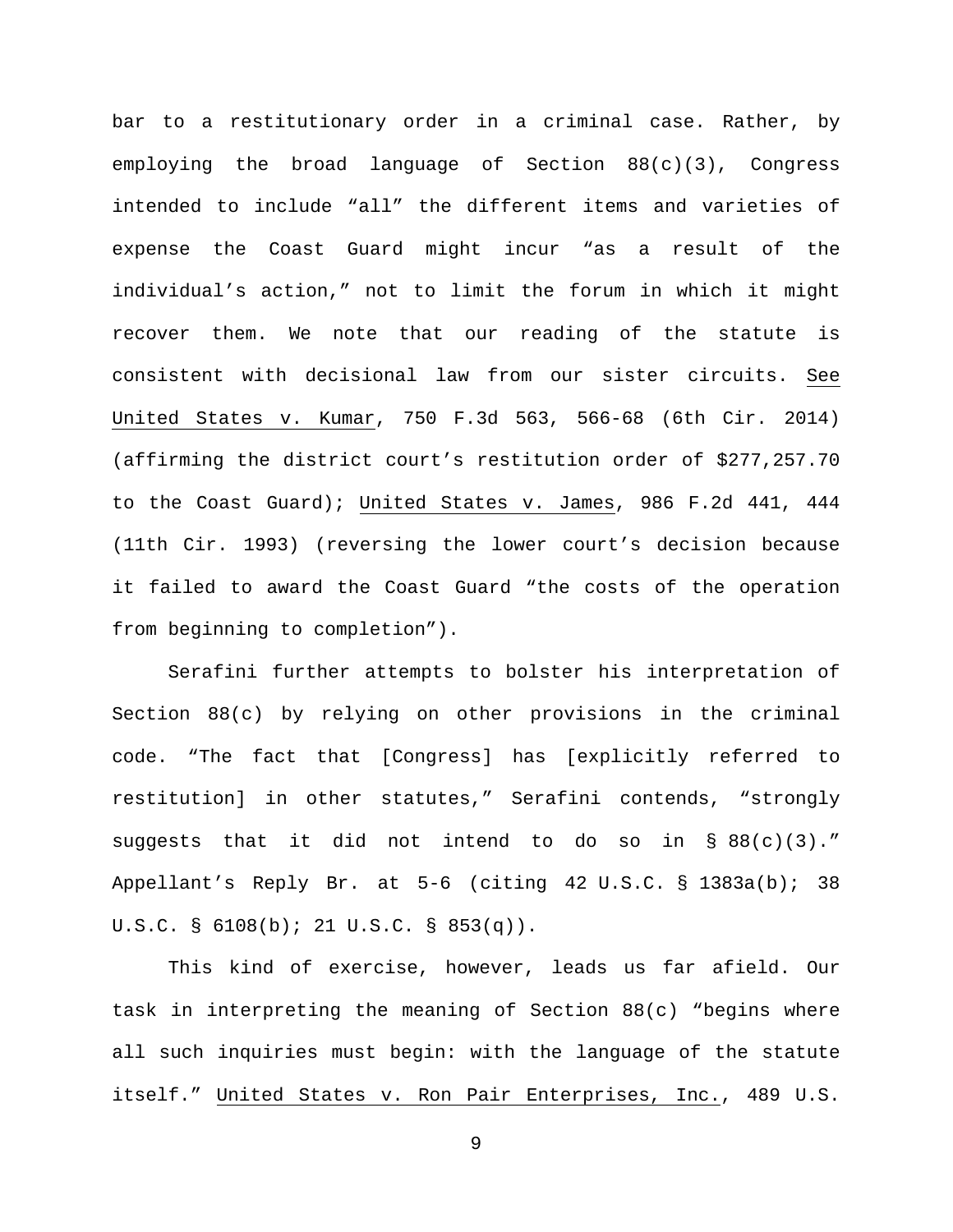235, 241 (1989). "In this case it is also where the inquiry should end, for where, as here, the statute's language is plain, 'the sole function of the courts is to enforce it according to its terms.'" Id. (quoting Caminetti v. United States, 242 U.S. 470, 485 (1917)). We recognize, of course, that there is no strict rule against the use of other sections of the code as an aid to statutory construction. See Train v. Colorado Pub. Interest Research Grp., Inc., 426 U.S. 1, 10 (1976). Nevertheless we conclude that Section 88(c)'s language, which is by far the most relevant for our purposes, is sufficiently clear to obviate the need for transpositional interpretation.

Finally, Serafini invokes the rule of lenity. Appellant's Reply Br. at 9. He claims that because the statute does not "'plainly and unmistakably' mandate[] criminal restitution," id., the rule of lenity requires that we vacate the district court's decision to impose such liability.

To apply the rule of lenity here would mark a sharp departure from the rulings of the Supreme Court and our own. It is not the case that a provision is "'ambiguous' for purposes of lenity merely because it [is] possible to articulate a construction more narrow than that urged by the Government." Moskal v. United States*,* 498 U.S. 103, 108 (1990). Rather, in order to invoke the rule there must be a "grievous ambiguity or uncertainty in the language and structure of the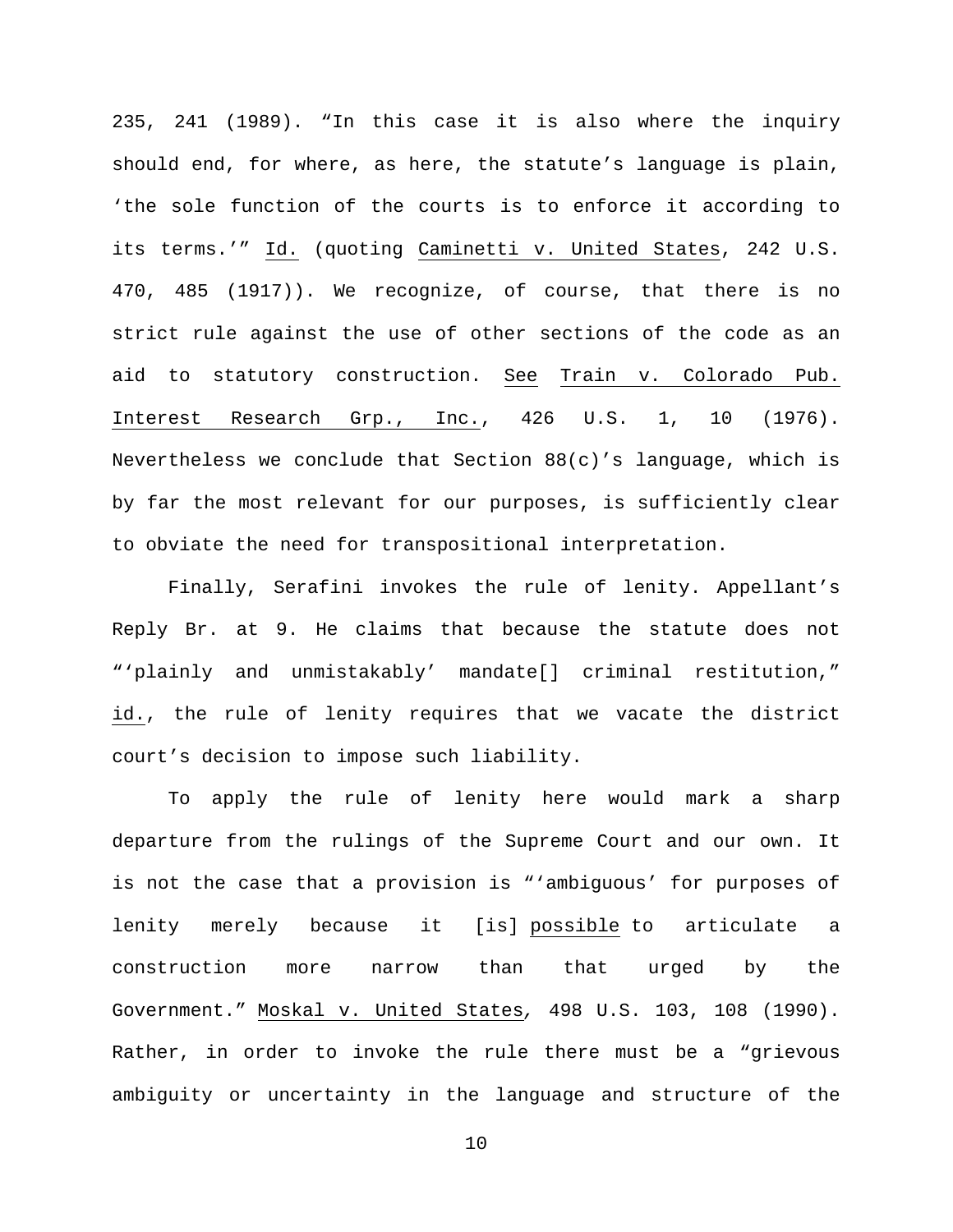Act, such that even after a court has seize[d] everything from which aid can be derived, it is still left with an ambiguous statute." Chapman v. United States, 500 U.S. 453, 463 (1991); see also United States v. Kahoe*,* 134 F.3d 1230, 1234 (4th Cir. 1998). Given that the language and structure of Section 88(c) support the government's position, see ante at 6-9, it is no surprise that the statute's use of the phrase "liable for all costs the Coast Guard incurs" does not rise to the level of grievousness that would warrant application of the rule of lenity in this case.

In sum, the text and all reasonable inferences from it provide a clear rebuttal to Serafini's proposed construction of Section  $88(c)(3)$ . Our interpretation, to repeat, is in no way meant to suggest that the Coast Guard cannot recover the costs associated with a false distress call in a civil action. The sole question before us, however, is whether an order of restitution may issue under Section 88(c)(3) as part of a criminal sentence. We hold that it may. As described above, a primary purpose of the statute was to preserve for legitimate purposes the Coast Guard's finite budget. It would defeat that purpose to mandate that the Coast Guard expend even more resources in separate civil actions to recoup false distress call costs. See Federal Trade Commission v. Fred Meyer, Inc., 390 U.S. 341, 349 (1968) ("we cannot, in the absence of an